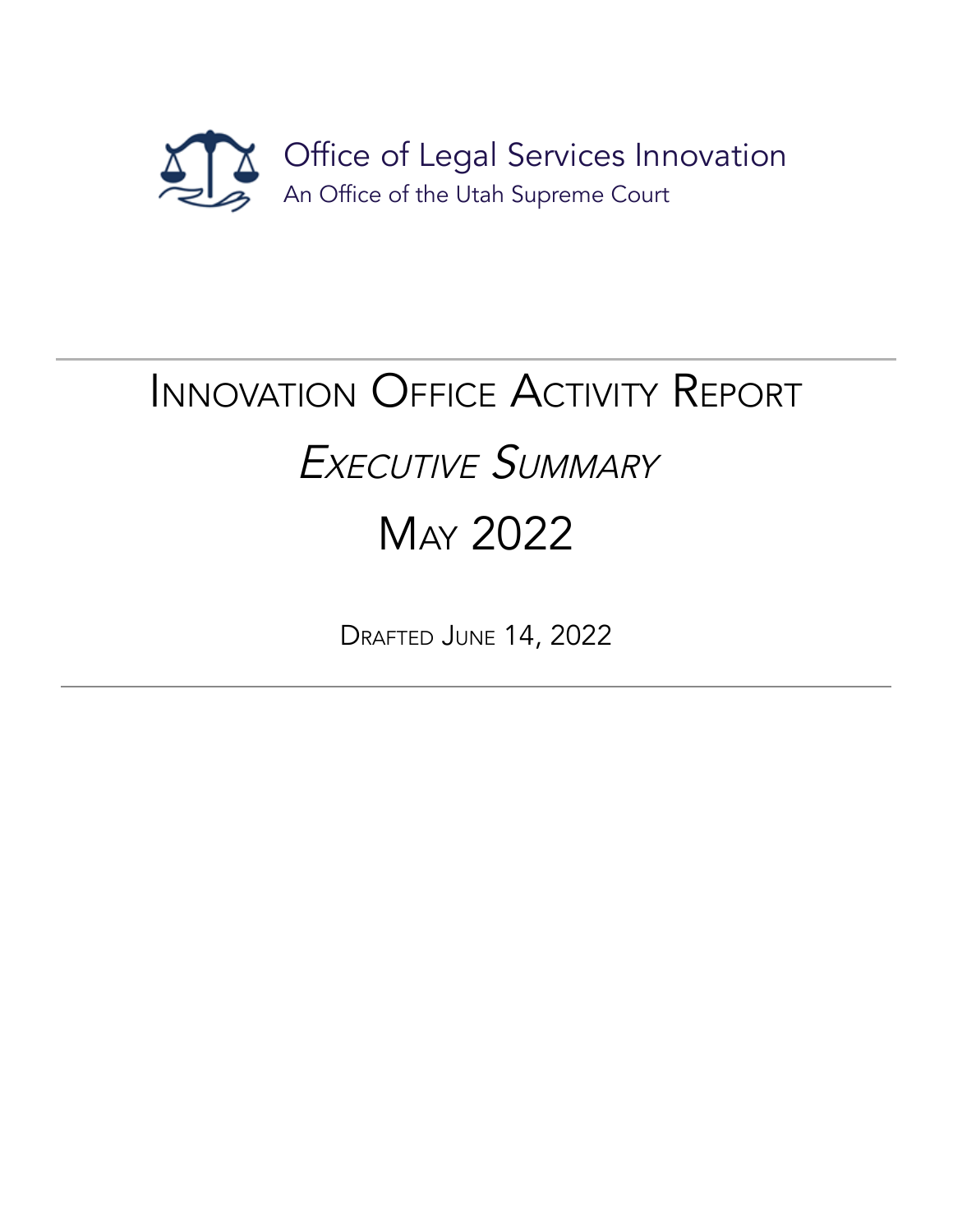# Table of Contents

| <b>Overall Metrics</b>                          |    |
|-------------------------------------------------|----|
| <b>Executive Summary</b>                        | 2  |
| Sandbox Activity (October 2020 - May 2022)      | 2  |
| <b>Authorized Entities</b>                      | 7  |
| <b>Authorized Entities Reporting Statuses</b>   | 18 |
| May 2022 Activity Risk Report - Harm Assessment | 20 |

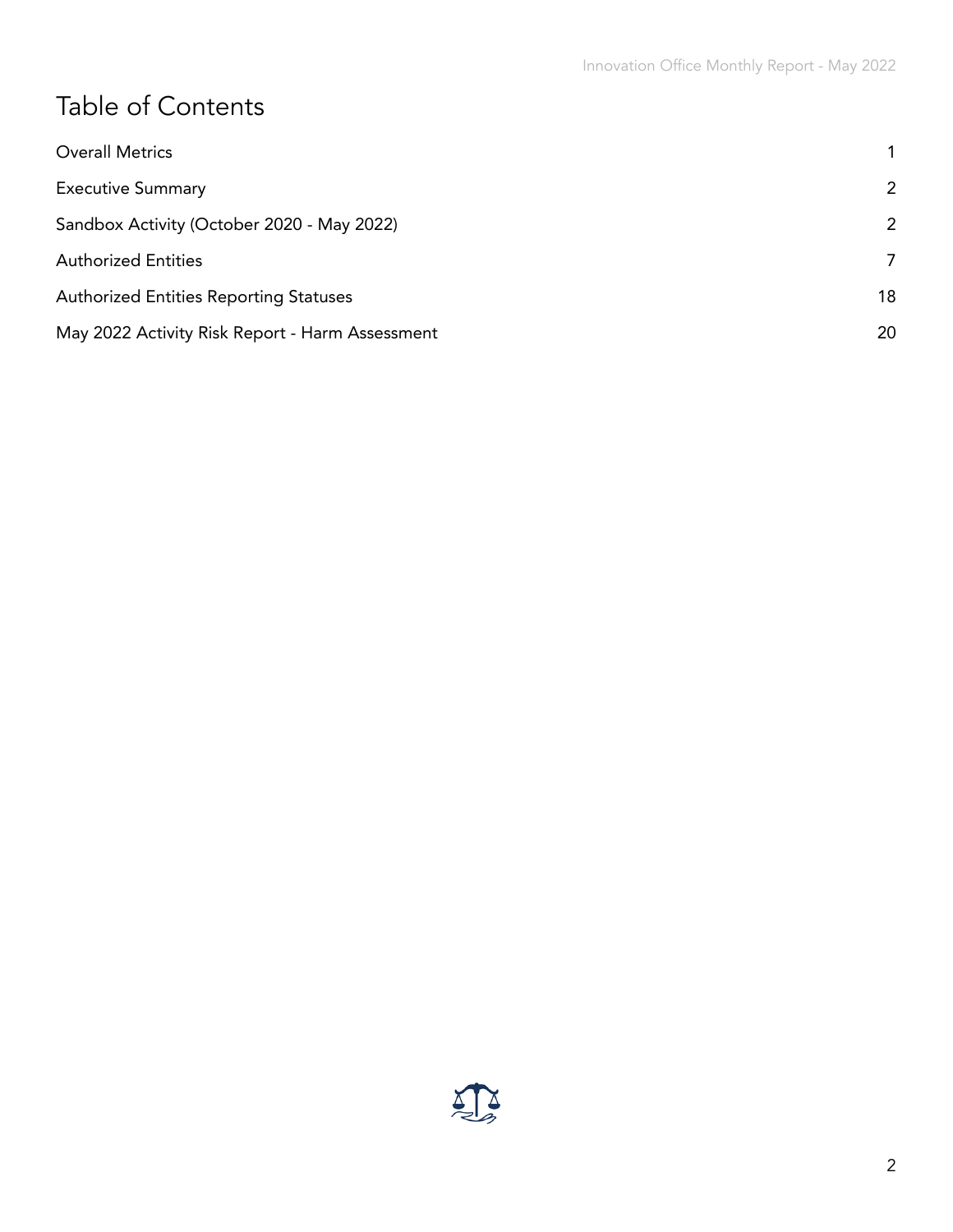### OVERALL METRICS

<span id="page-2-0"></span>

| <b>Total Applications Received</b>                         | 69                                                                                                                                                            |
|------------------------------------------------------------|---------------------------------------------------------------------------------------------------------------------------------------------------------------|
| Applicants Recommended to Court for<br>Authorization       | 43                                                                                                                                                            |
| Applicants Denied Recommendation from<br>Innovation Office | $\overline{2}$                                                                                                                                                |
| Applicants Denied Authorization by Court                   | O                                                                                                                                                             |
| Applicants Tabled (referral fees)                          | 9                                                                                                                                                             |
| Inactive or Withdrawn Applicants Before<br>Recommendation  | 12                                                                                                                                                            |
| <b>Currently Under Office Review</b>                       | 3                                                                                                                                                             |
| Recommended to Court for Authorization<br>Decision         | 3                                                                                                                                                             |
| <b>Authorized Entities</b>                                 | 41 (plus 2 entities withdrawn<br>after authorization; 43 total)                                                                                               |
| Entities Reporting Data (this month)                       | 13                                                                                                                                                            |
| Entities Recommended to Exit the Sandbox                   | 0                                                                                                                                                             |
| Key Risks and Trends                                       | 0 complaints were made this<br>month, and two entities'<br>audits supported satisfactory<br>performance and no<br>evidence of material or<br>substantial harm |

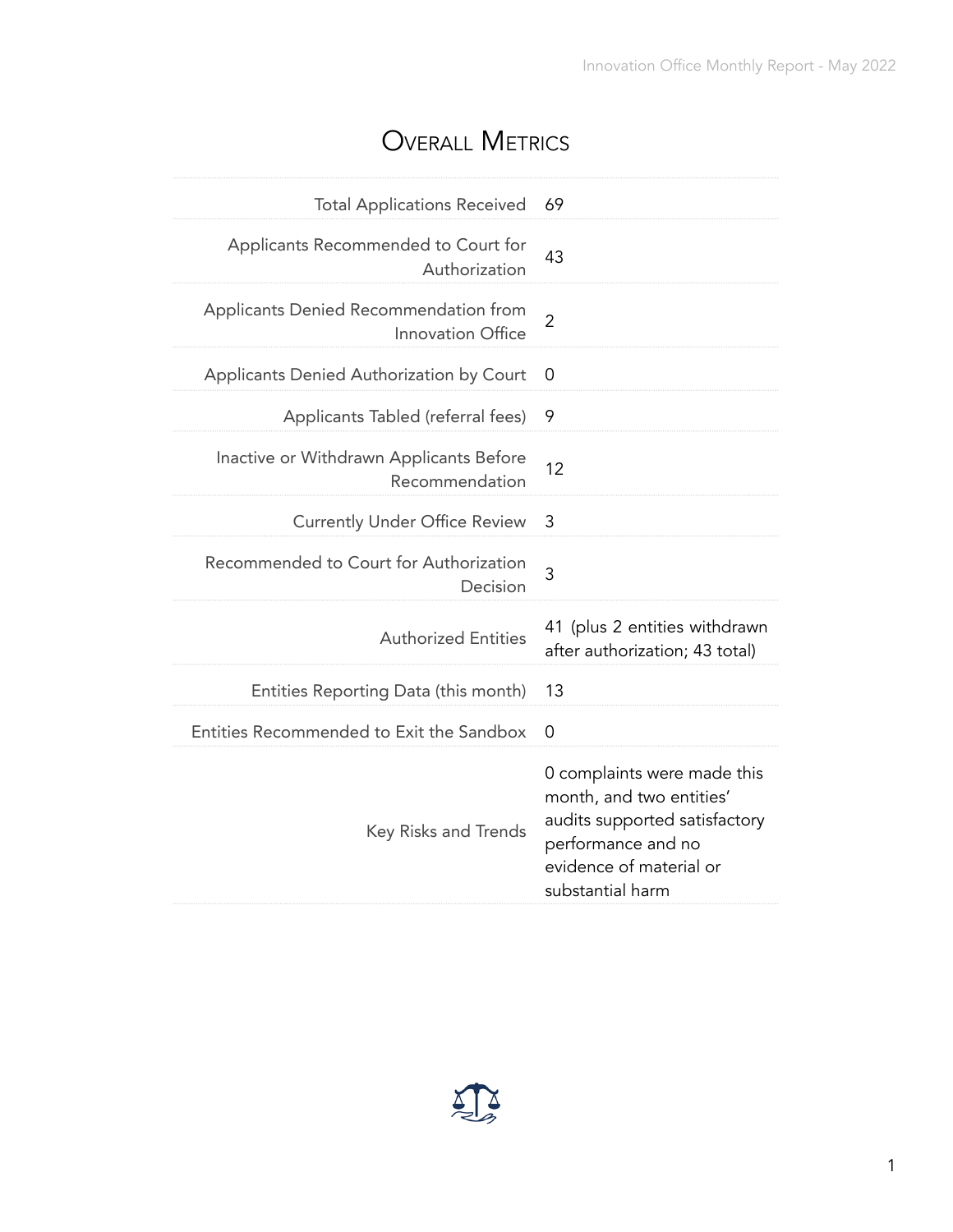# EXECUTIVE SUMMARY

<span id="page-3-1"></span><span id="page-3-0"></span>This report summarizes activities and negative risk assessment (i.e., harms) of entities approved by the Utah Supreme Court to implement legal services within the Utah Sandbox and monitored by the Office of Legal Services Innovation. This report covers the period of October 2020 through May 2022.

# SANDBOX ACTIVITY (OCTOBER 2020 - MAY 2022)

#### Active Entities Authorized to Offer Sandbox Legal Services

**●** 41 active entities approved to offer services



**Entities Authorized** 

- o Low Risk=13 (AGS Law, Believe First, Blue Bee, Blue Ridge Law Group, Boundless Immigration, Credit Cop, Firmly, Hello Divorce, Herbert-Greenwald Law, Immigration Office Solutions, Rocky Mountain Justice, Savvi Technologies, Trajan Estate)
- o Low/Moderate=14 (Davis and Sanchez, FOCL Law, GovAssist Legal, LawPal, Legal Atoms, Legal Claims, Inc. [Trajector Legal], Mountain West Legal Protective, My Immigration, Off the Record, PD Digital Logistics Design, R&R Legal Services PLLC, Rocket Lawyer, WayLit, Xira)
- o Moderate=13 (1Law, DSD Solutions, Estate Guru, Holy Cross Ministries, Jordanelle Blocks, LawGeex, Law HQ, Law on Call, Nuttall, Brown & Coutts, Pearson Butler, Sudbury Consulting, Timpanogos Legal Center, Utah Legal Advocates)
- o High=1 (AAA Fair Credit)

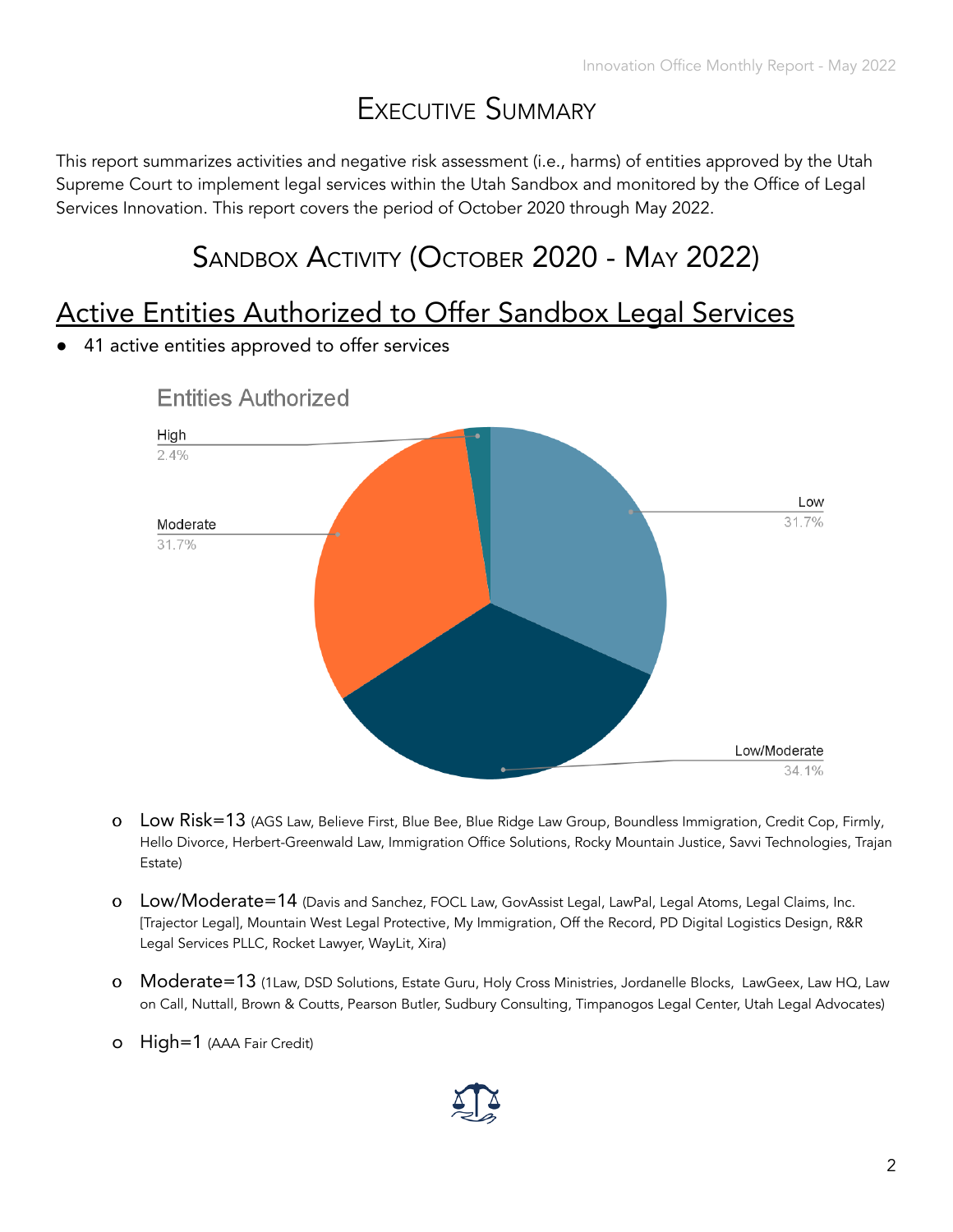# Authorized Entities Reporting Data through May 2022

- 21 entities reporting data to date; 13 reporting this period
	- o 3 low risk entities; 10 low/moderate risk entities; 8 moderate entities



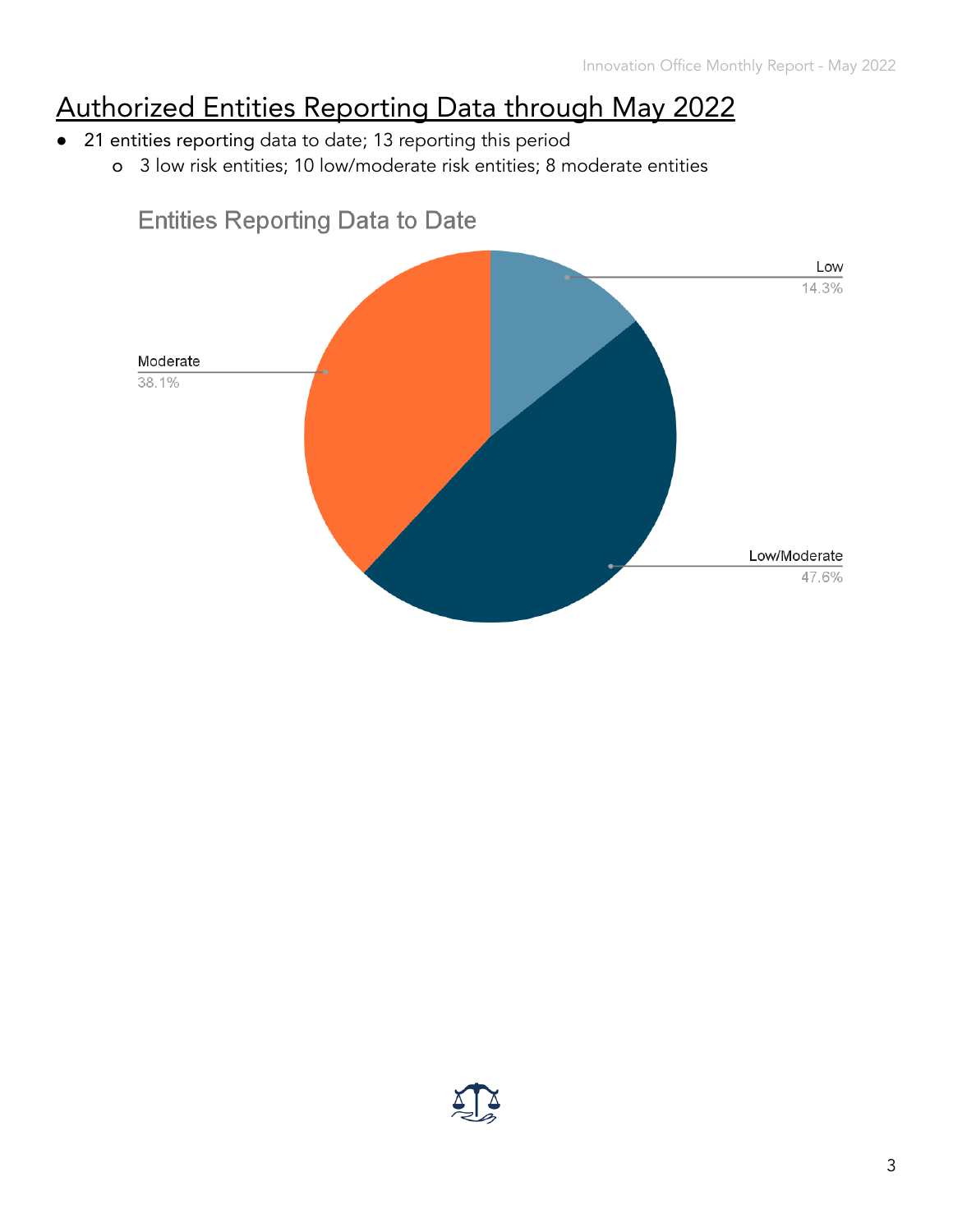# Proportion of Services by Entity Risk and Legal Categories Addressed through May 2022



21,640 legal services sought from more than 12,000 unduplicated clients

- o Low=308 legal services sought; Low/Moderate=13,132 legal services sought; Moderate=8,200 legal services sought
- o 98.6% of legal services were produced via low/moderate or moderate risk entities
- o 19,546 (90%) legal services have been delivered by a lawyer (or lawyer employee) or software for form or document completion only with lawyer involvement
- o 2,094 legal services have been delivered by non-lawyers (software or person) with lawyer involvement
- Legal Categories Addressed by Service
	- o The rank of legal category addressed has been:
		- 1) Military/Veterans Benefits [42.2%]
		- 2) Business [26.0%; e.g., intellectual property, contracts/warranties, and entity incorporation]
		- 3) Accident/Injury [9.8%]
		- 4) End of Life Planning [7.2%];

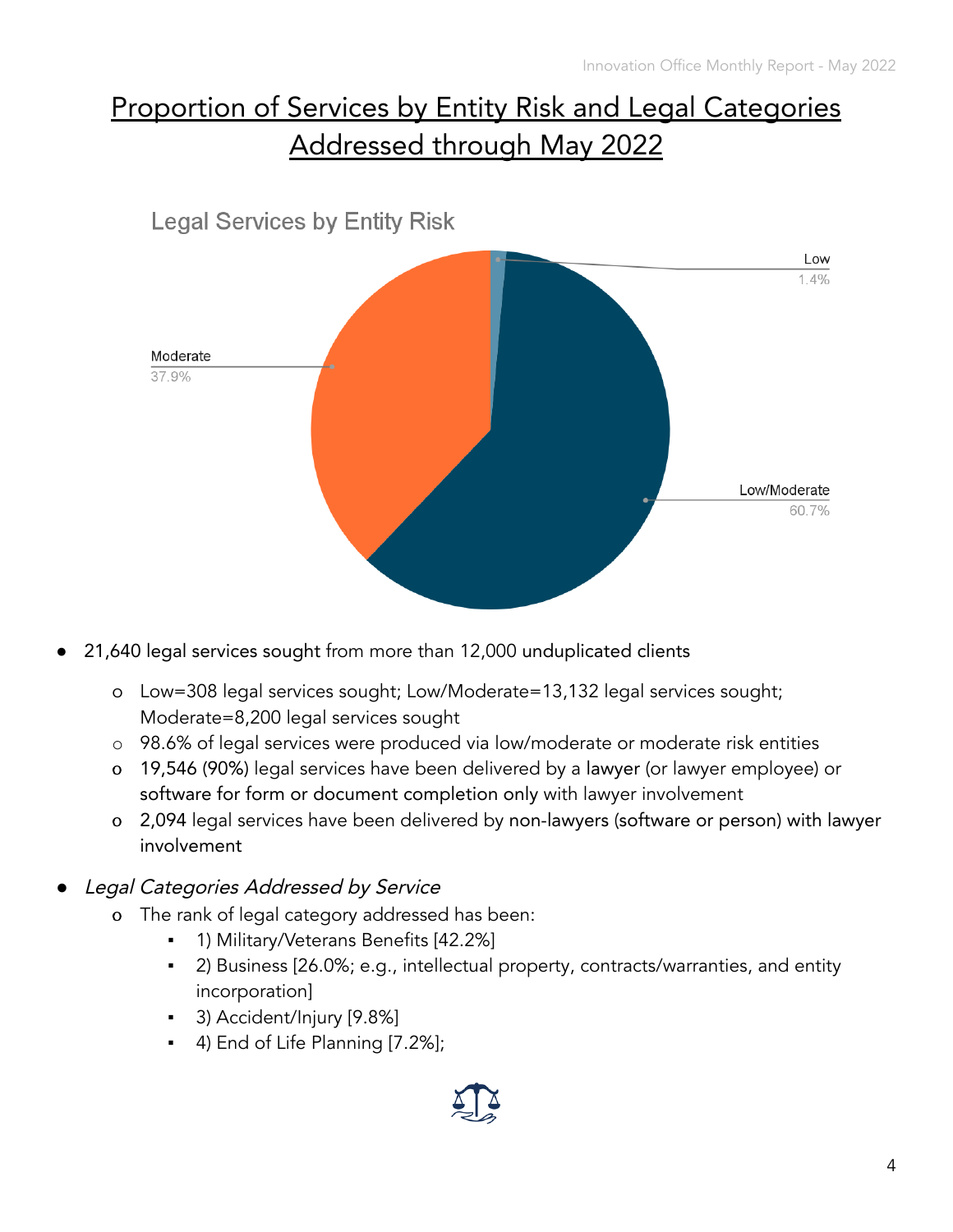- 5) Marriage/Family [3.6%];
- 6) Financial [e.g., individual bankruptcy and collections practices; 2.4%];
- o Six legal categories accounted for 91% of legal services. The remaining 14 possible legal categories accounted for 9%.
- o The top three categories accounted for 78% of legal services.



Note that housing rental and housing ownership (real estate) legal matters were collapsed to create the category of Housing.

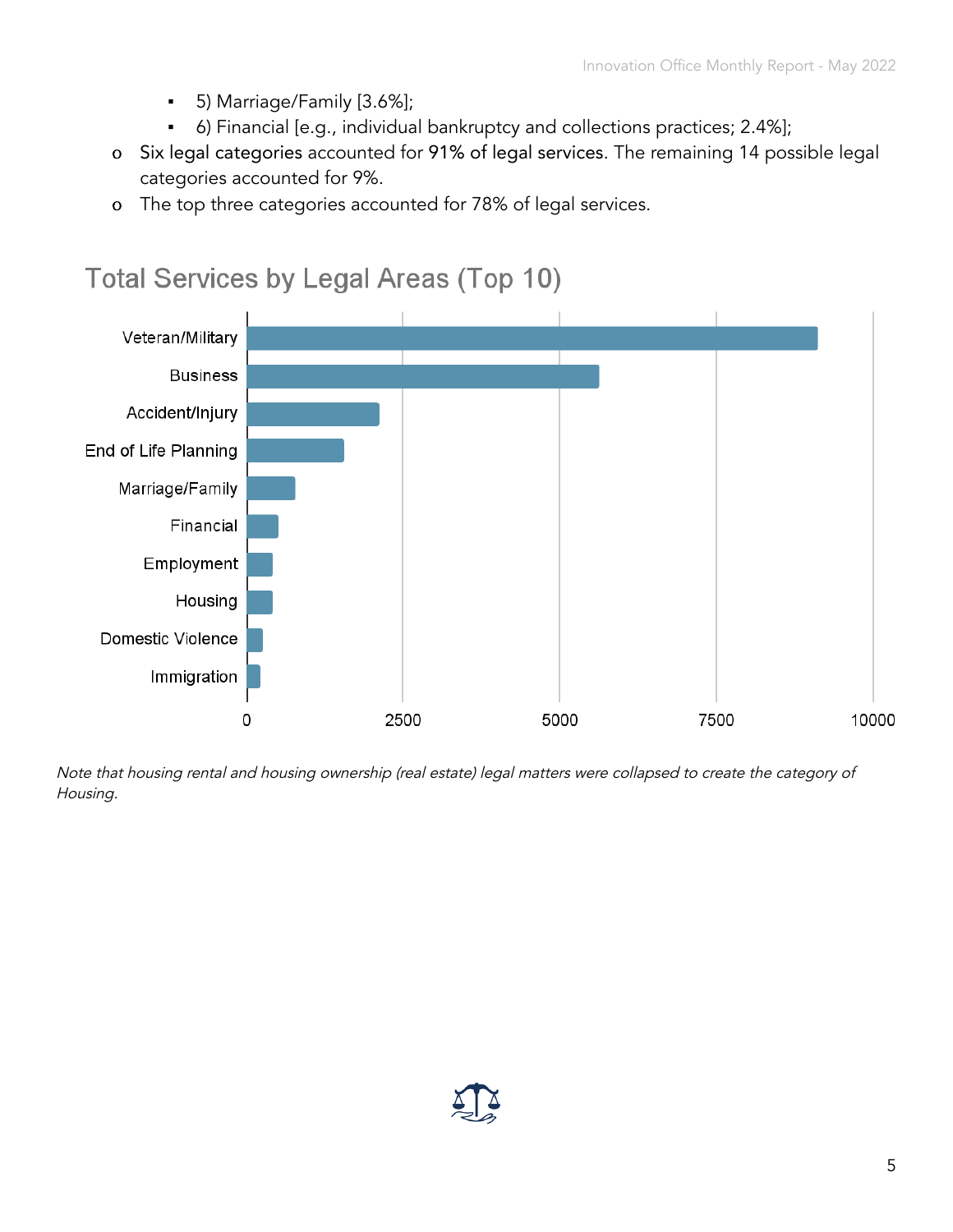#### Growth of Services Across Time



#### Complaints and Audits

To date, entities have reported nine complaints to the Office, approximately 1 complaint per 2,404 services delivered. The first complaint was reported in the April 2021 report and was linked to the harm of an inappropriate/inaccurate legal result. The second complaint was reported in the May 2021 report but was not linked to any of the three harms. The third, fourth, and fifth complaints were linked to exercising legal rights and were reported during June, September, October 2021 respectively. Two complaints were reported during December 2021 but neither was harm-related. During April 2022, two complaints were received by the Office; one complaint was harm-related and classified as a harm to a legal result, and the other complaint was found to not be associated with a rights-, results-, or payment-harm. The ratio of harm-related complaints to services was approximately 1 complaint per ~4328 services. The entity response to harm-related complaints has been adequate and acceptable as related to harm mitigation and prevention.

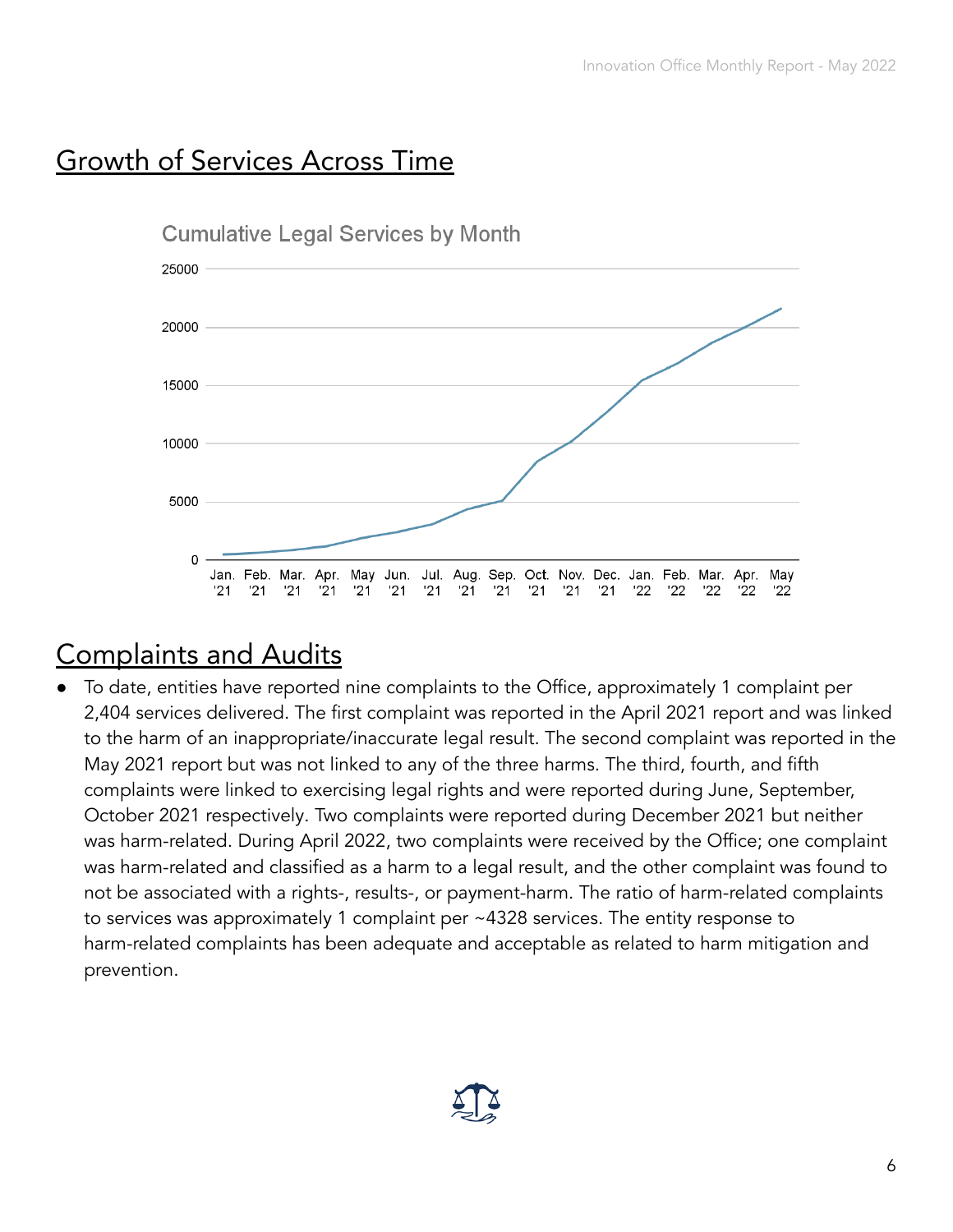| <b>Complaint Harm Category</b>                                              | # Consumer<br>Harm-Related<br>Complaints | % Services with a<br>Harm-Related<br><b>Consumer Complaint</b> |
|-----------------------------------------------------------------------------|------------------------------------------|----------------------------------------------------------------|
| Consumer achieves an inaccurate or<br>inappropriate legal result.           |                                          | $~10.01\%$                                                     |
| Consumer fails to exercise legal rights through<br>ignorance or bad advice. |                                          | $< 0.02\%$                                                     |
| Consumer purchases an unnecessary or<br>inappropriate legal service.        |                                          | $0\%$                                                          |

#### Consumer Complaint Assessment: All Reporting Entities to Date

o Audit materials have been collected from three moderate risk entities, with three reviewed by the Office. Independent lawyer audit panelists reviewed randomly selected representative legal services of two entities. Two entities' audit reports were completed and distributed to the Executive Committee of the Office of Legal Services Innovation and the Utah Supreme Court for review. Based on audit findings, there was no evidence of material or substantial harm to consumers, and services were found to be at least adequate by the Office, its Executive Committee, and independent lawyer auditors. At this time, a fourth entity's services are being prepared for an independent audit by lawyer audit panelists.

#### TABLE 1: AUTHORIZED ENTITIES

<span id="page-8-0"></span>

| <b>Entity Name</b>  | <b>Risk Level</b> | <b>Service Models</b>                       | <b>Service Categories</b>        |
|---------------------|-------------------|---------------------------------------------|----------------------------------|
| 10 - Blue Bee       |                   | Lawyers employed /<br>managed by nonlawyers | Education                        |
| Bankruptcy          | Low               | <50% non lawyer<br>ownership                | <b>Consumer Financial Issues</b> |
|                     |                   | <b>Business</b>                             |                                  |
| 15 - AGS Law<br>Low |                   | <50% non lawyer<br>ownership                | End of Life Planning             |
|                     |                   |                                             | <b>Real Estate</b>               |
| 19 - Firmly, LLC    | Low               | <50% non lawyer<br>ownership                | <b>Business</b>                  |
| 44 - Hello Divorce  | Low               | Lawyers employed /<br>managed by nonlawyers | Marriage and Family              |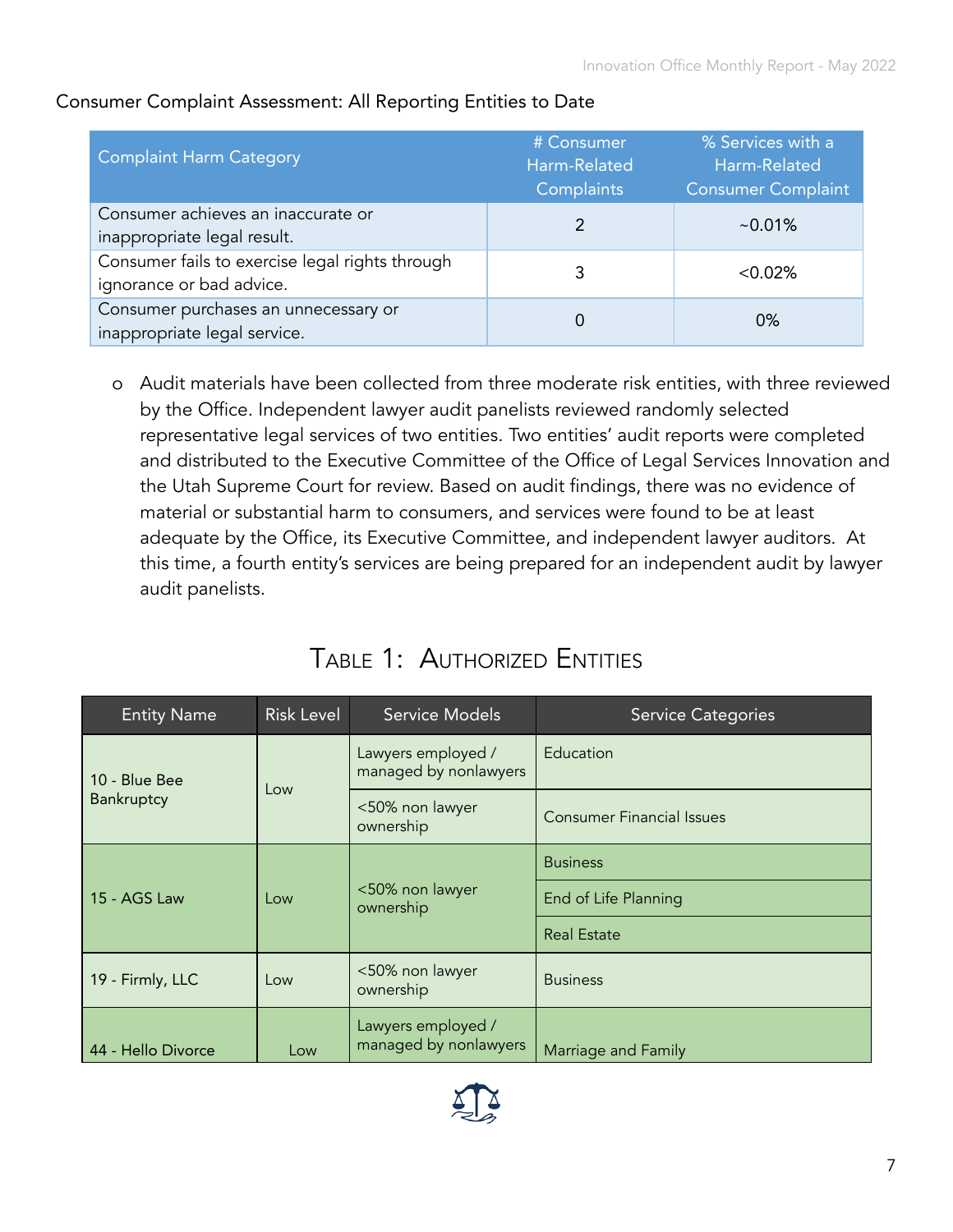|                                  |     | <50% non lawyer<br>ownership                |                          |
|----------------------------------|-----|---------------------------------------------|--------------------------|
| 51 - Rocky Mountain<br>Justice   | Low | <50% non lawyer<br>ownership                | Accident / Injury        |
|                                  |     | Lawyers employed /<br>managed by nonlawyers |                          |
| 53 - Savvi<br>Technologies, Inc. | Low | Non lawyer ownership                        | <b>Business</b>          |
|                                  |     | Lawyers sharing fees<br>with nonlawyers     |                          |
|                                  |     | Lawyers employed /<br>managed by nonlawyers |                          |
| 56 - Blue Ridge Law<br>Group     | Low | Non lawyer ownership                        | Accident / Injury        |
|                                  |     | Lawyers sharing fees<br>with nonlawyers     |                          |
|                                  |     | Lawyers employed /<br>managed by nonlawyers | <b>Adult Care</b>        |
|                                  |     | Non lawyer ownership                        | <b>Business</b>          |
|                                  |     |                                             | Discrimination           |
|                                  |     |                                             | <b>Domestic Violence</b> |
|                                  |     |                                             | Education                |
|                                  |     |                                             | Employment               |
| 57 - Believe First               | Low |                                             | End of Life Planning     |
|                                  |     | Lawyers sharing profits<br>with nonlawyers  | Financial                |
|                                  |     |                                             | Healthcare               |
|                                  |     |                                             | Housing (Rental)         |
|                                  |     |                                             | Marriage and Family      |
|                                  |     |                                             | <b>Public Benefits</b>   |
|                                  |     |                                             | <b>Real Estate</b>       |
| 58 - Herbert                     | Low | Lawyers employed /<br>managed by nonlawyers | Accident / Injury        |
| <b>Greenwald Law Group</b>       |     | Less than 50%                               |                          |

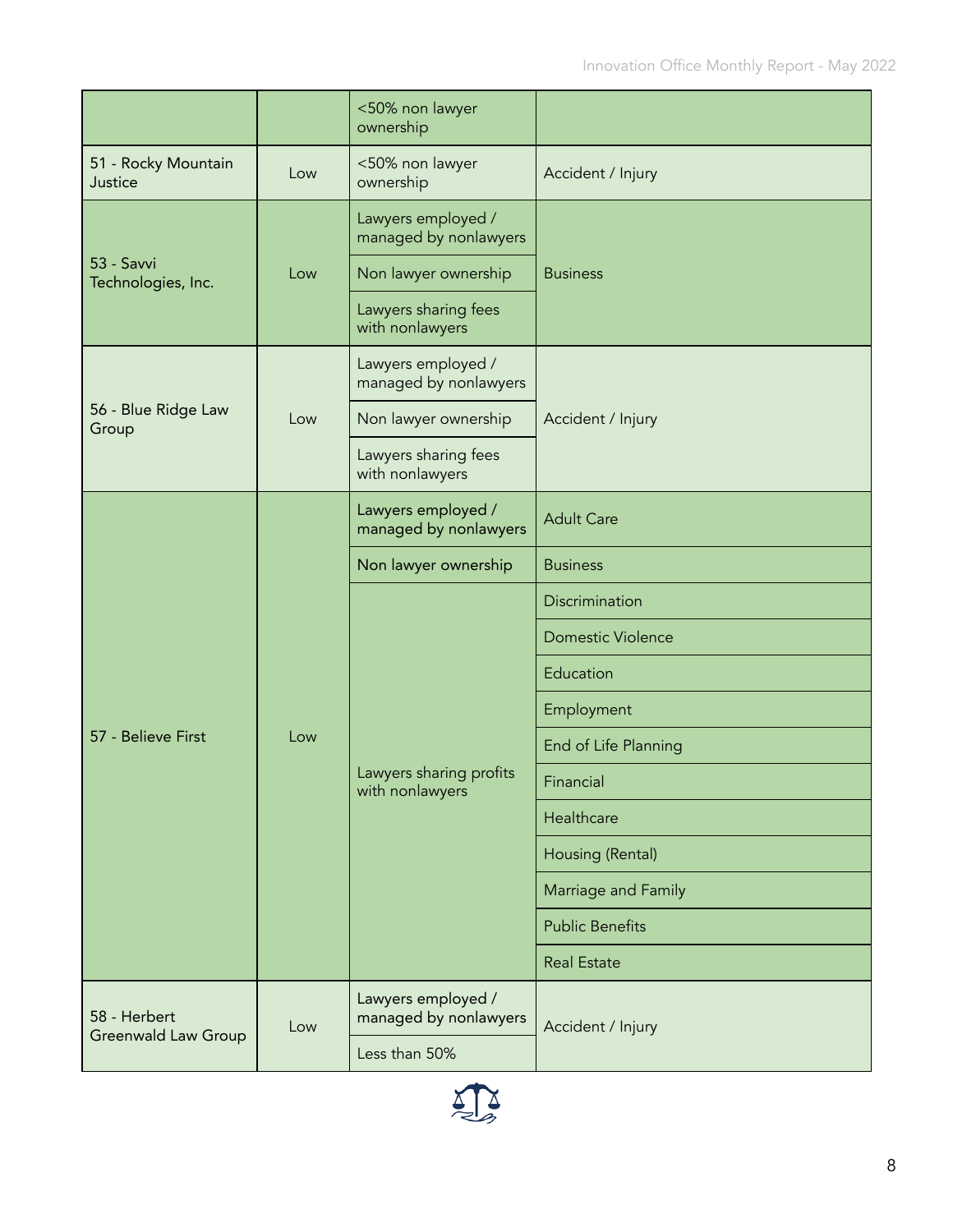|                                             |                   | nonlawyer ownership                                               |                                  |
|---------------------------------------------|-------------------|-------------------------------------------------------------------|----------------------------------|
|                                             |                   | Lawyers sharing profits<br>with nonlawyers                        |                                  |
|                                             |                   | Lawyers employed /<br>managed by nonlawyers                       |                                  |
| 60 - Trajan Estate                          | Low               | Non lawyer ownership                                              | End of Life Planning             |
|                                             |                   | Lawyers sharing profits<br>with nonlawyers                        |                                  |
|                                             |                   | Lawyers employed /<br>managed by nonlawyers                       |                                  |
| 62 - Credit Cop                             | Low               | Non lawyer ownership                                              | Financial                        |
|                                             |                   | Lawyers sharing profits<br>with nonlawyers                        |                                  |
|                                             |                   | Lawyer employed /<br>managed by nonlawyers                        |                                  |
|                                             | Low               | Nonlawyer ownership                                               |                                  |
| 63 - Immigration<br><b>Office Solutions</b> |                   | Lawyers sharing profits<br>with nonlawyers                        | Immigration                      |
|                                             |                   | Software with lawyer<br>involvement- legal<br>document completion |                                  |
|                                             |                   | Lawyer employed /<br>managed by nonlawyers                        |                                  |
|                                             |                   | Nonlawyer ownership                                               |                                  |
| 64 - Boundless<br>Immigration               | Low               | Lawyers sharing profits<br>with nonlawyers                        | Immigration                      |
|                                             |                   | Software with lawyer<br>involvement- legal<br>document completion |                                  |
|                                             |                   | Lawyers employed /<br>managed by nonlawyers                       | End of Life Planning             |
| 04 - Lawpal                                 | Low /<br>Moderate | 50+% non lawyer<br>ownership                                      | <b>Consumer Financial Issues</b> |
|                                             |                   | Software provider /w<br>lawyer - doc completion                   | Housing (Rental)                 |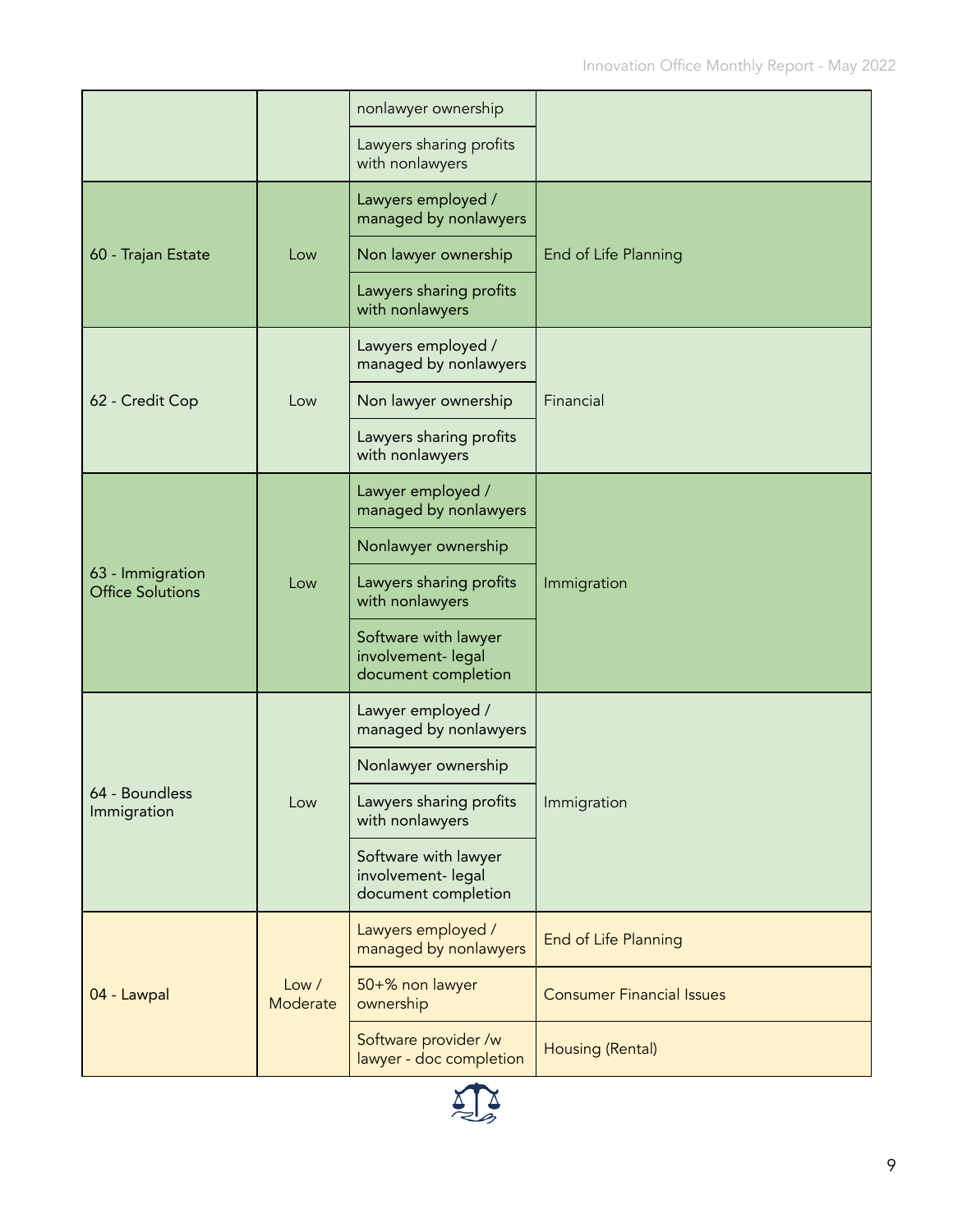|                                    |                   |                                             | Marriage and Family              |
|------------------------------------|-------------------|---------------------------------------------|----------------------------------|
|                                    |                   |                                             | Accident / Injury                |
|                                    |                   |                                             | <b>Adult Care</b>                |
|                                    |                   |                                             | <b>Business</b>                  |
|                                    |                   |                                             | <b>Criminal Expungement</b>      |
|                                    |                   | Lawyers employed /                          | Criminal (Other)                 |
|                                    |                   | managed by nonlawyers                       | Discrimination                   |
|                                    |                   |                                             | <b>Domestic Violence</b>         |
|                                    |                   |                                             | Education                        |
|                                    | Low /             |                                             | Employment                       |
| 05 - Rocket Lawyer                 | Moderate          |                                             | End of Life Planning             |
|                                    |                   |                                             | <b>Consumer Financial Issues</b> |
|                                    |                   | 50+% non lawyer<br>ownership                | Healthcare                       |
|                                    |                   |                                             | Housing (Rental)                 |
|                                    |                   |                                             | Immigration                      |
|                                    |                   |                                             | Marriage and Family              |
|                                    |                   |                                             | Military                         |
|                                    |                   |                                             | <b>Public Benefits</b>           |
|                                    |                   |                                             | <b>Real Estate</b>               |
|                                    |                   |                                             | Accident / Injury                |
|                                    |                   |                                             | <b>Adult Care</b>                |
| 07 - R & R Legal<br>Services, PLLC |                   | Lawyers employed /<br>managed by nonlawyers | <b>Business</b>                  |
|                                    |                   |                                             | <b>Domestic Violence</b>         |
|                                    | Low /<br>Moderate |                                             | End of Life Planning             |
|                                    |                   | 50+% non lawyer                             | <b>Consumer Financial Issues</b> |
|                                    |                   | ownership                                   | Healthcare                       |
|                                    |                   |                                             | Marriage and Family              |

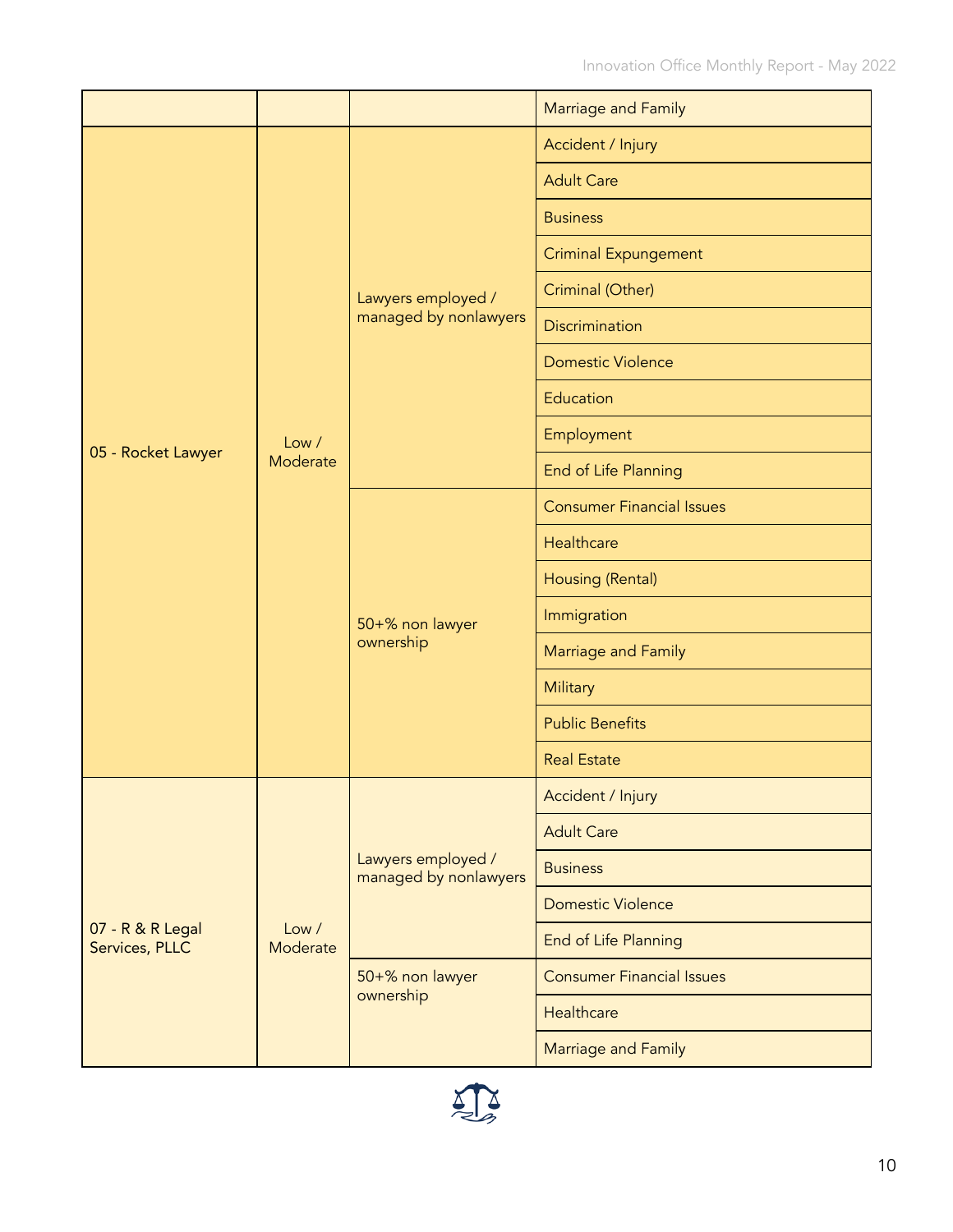|                                                    |                   |                                                 | <b>Public Benefits</b>           |
|----------------------------------------------------|-------------------|-------------------------------------------------|----------------------------------|
|                                                    |                   | Lawyers employed /<br>managed by nonlawyers     |                                  |
| 14 - FOCL Law                                      | Low /<br>Moderate | 50+% non lawyer<br>ownership                    | Marriage and Family              |
|                                                    |                   | Software provider /w<br>lawyer - doc completion |                                  |
| 23 - Off the Record                                | Low /             | 50+% non lawyer<br>ownership                    | <b>Traffic Citations</b>         |
|                                                    | Moderate          | <b>Intermediary Platform</b>                    |                                  |
| 32 - Tanner LLC                                    | Low /             | Lawyers employed /<br>managed by nonlawyers     |                                  |
| (Withdrawn from<br>Moderate<br>Sandbox March 2021) |                   | 50+% non lawyer<br>ownership                    | <b>Business</b>                  |
|                                                    |                   | 50+% non lawyer<br>ownership                    | Accident / Injury                |
|                                                    |                   |                                                 | <b>Adult Care</b>                |
|                                                    |                   |                                                 | <b>Business</b>                  |
|                                                    |                   |                                                 | <b>Criminal Expungement</b>      |
|                                                    |                   |                                                 | <b>Discrimination</b>            |
|                                                    |                   |                                                 | <b>Domestic Violence</b>         |
|                                                    |                   |                                                 | Education                        |
|                                                    |                   |                                                 | Employment                       |
| 33 - Xira Connect                                  | Low /<br>Moderate |                                                 | End of Life Planning             |
|                                                    |                   | <b>Fee Sharing</b>                              | <b>Consumer Financial Issues</b> |
|                                                    |                   |                                                 | Healthcare                       |
|                                                    |                   |                                                 | Housing (Rental)                 |
|                                                    |                   |                                                 | Immigration                      |
|                                                    |                   |                                                 | Marriage and Family              |
|                                                    |                   | <b>Intermediary Platform</b>                    | Military                         |
|                                                    |                   |                                                 | Native American / Tribal         |

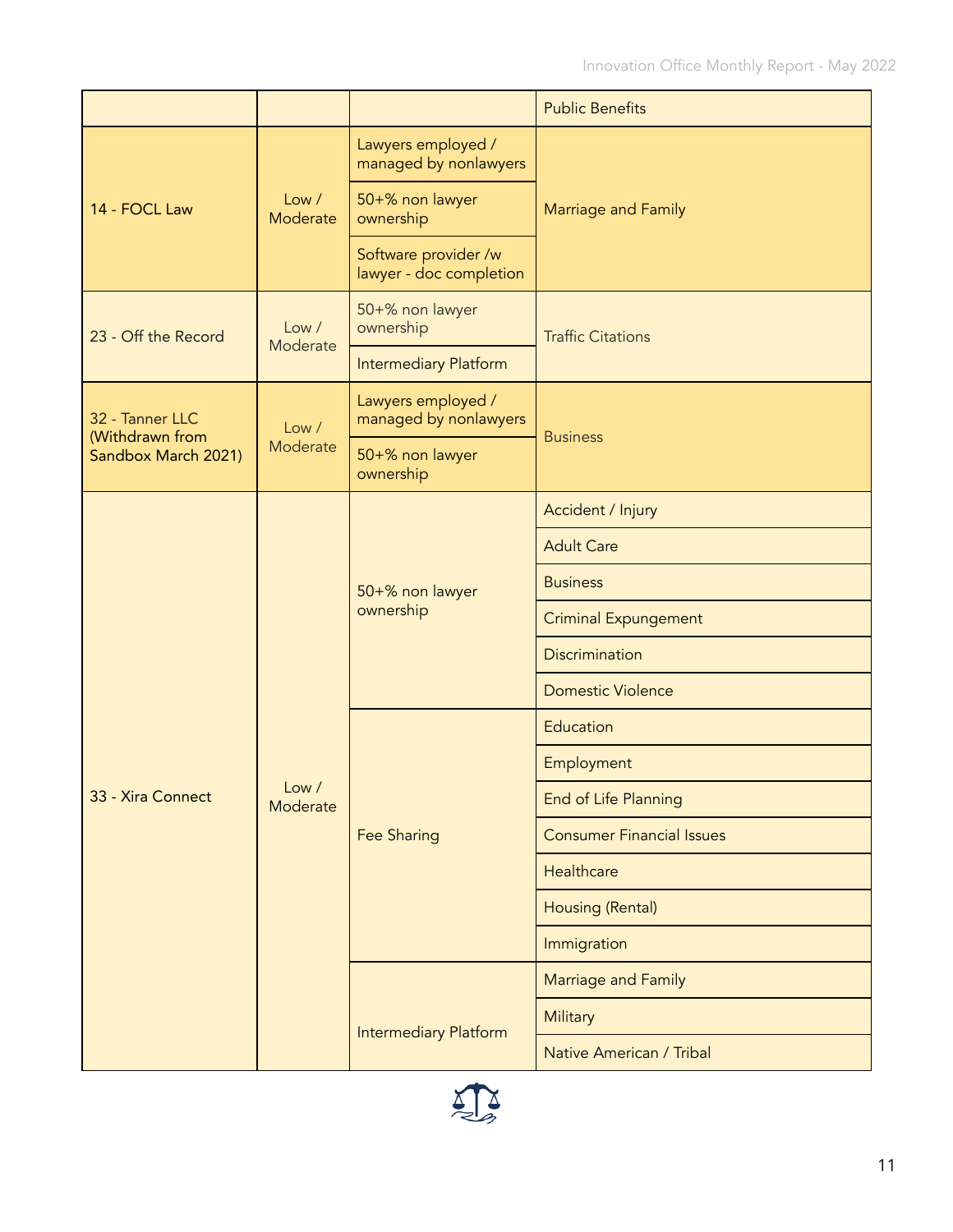|                                                 |                   |                                                 | <b>Public Benefits</b>   |
|-------------------------------------------------|-------------------|-------------------------------------------------|--------------------------|
|                                                 |                   |                                                 | <b>Real Estate</b>       |
|                                                 |                   |                                                 | <b>Traffic Citations</b> |
| 37 - Robert DeBry<br>(Withdrawn from            | Low /             | Lawyers employed /<br>managed by nonlawyers     |                          |
| Sandbox May 2021)                               | Moderate          | 50+% non lawyer<br>ownership                    | Accident / Injury        |
| 38 - Davis and                                  | Low /             | Lawyers employed /<br>managed by nonlawyers     | Accident / Injury        |
| Sanchez                                         | Moderate          | 50+% non lawyer<br>ownership                    | Education                |
|                                                 |                   | Lawyers employed /                              | Accident / Injury        |
|                                                 |                   | managed by nonlawyers                           | Education                |
| 39 - Legal Claims<br><b>Benefits (Trajector</b> | Low /<br>Moderate |                                                 | Healthcare               |
| Legal)                                          |                   | 50+% non lawyer<br>ownership                    | Military                 |
|                                                 |                   |                                                 | <b>Public Benefits</b>   |
| 41 - Mountain West                              | Low /             | Lawyers employed /<br>managed by nonlawyers     | Housing - Rental         |
| <b>Legal Protective</b>                         | Moderate          | 50+% non lawyer<br>ownership                    | <b>Real Estate</b>       |
|                                                 |                   | 50+% non lawyer<br>ownership                    | Immigration              |
| 48 - Legal Atoms                                | Low /<br>Moderate | Software provider /w<br>lawyer - doc completion | Marriage and Family      |
|                                                 |                   |                                                 | <b>Domestic Violence</b> |
|                                                 |                   | Fee sharing                                     | Housing - Rental         |
|                                                 | Low /<br>Moderate | Lawyers employed /<br>managed by nonlawyers     |                          |
| 50 - GovAssist Legal                            |                   | 50+% non lawyer<br>ownership                    | Immigration              |
|                                                 |                   | Fee sharing                                     |                          |
|                                                 |                   |                                                 |                          |

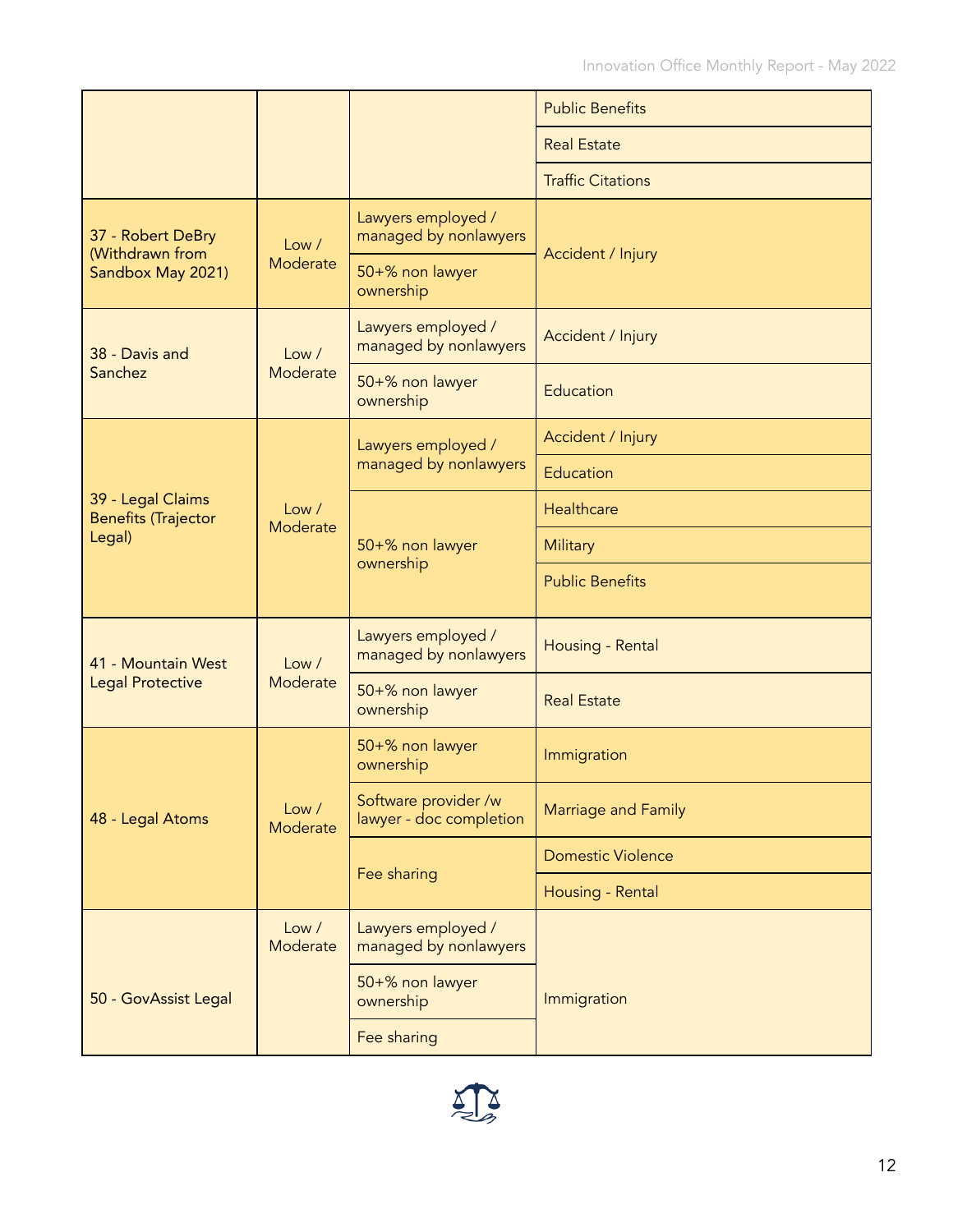|                                            |                   | Software provider /w<br>lawyer - doc completion |                             |
|--------------------------------------------|-------------------|-------------------------------------------------|-----------------------------|
|                                            |                   | Lawyers employed /<br>managed by nonlawyers     |                             |
|                                            | Low /             | 50+% non lawyer<br>ownership                    | Immigration                 |
| 52 - My Immigration                        | Moderate          | Lawyers sharing fees<br>with nonlawyers         |                             |
|                                            |                   | Software provider /w<br>lawyer - doc completion |                             |
|                                            |                   | Lawyers employed /<br>managed by nonlawyers     | <b>Business</b>             |
| 59 - Waylit                                | Low /<br>Moderate | Non lawyer ownership                            |                             |
|                                            |                   | Intermediary platform                           | Employment                  |
|                                            |                   | Lawyers employed /<br>managed by nonlawyers     | Accident / Injury           |
|                                            |                   | Non lawyer ownership                            | <b>Adult Care</b>           |
|                                            |                   |                                                 | <b>Business</b>             |
|                                            |                   |                                                 | <b>Criminal Expungement</b> |
|                                            |                   |                                                 | Discrimination              |
|                                            |                   |                                                 | Domestic_Violence           |
|                                            |                   |                                                 | Education                   |
| 61 - PD Digital<br><b>Logistics Design</b> | Low /<br>Moderate |                                                 | Employment                  |
|                                            |                   | Intermediary platform                           | End of Life Planning        |
|                                            |                   |                                                 | Financial                   |
|                                            |                   |                                                 | Healthcare                  |
|                                            |                   |                                                 | Housing (Rental)            |
|                                            |                   |                                                 | Immigration                 |
|                                            |                   |                                                 | Marriage and Family         |
|                                            |                   |                                                 | Military                    |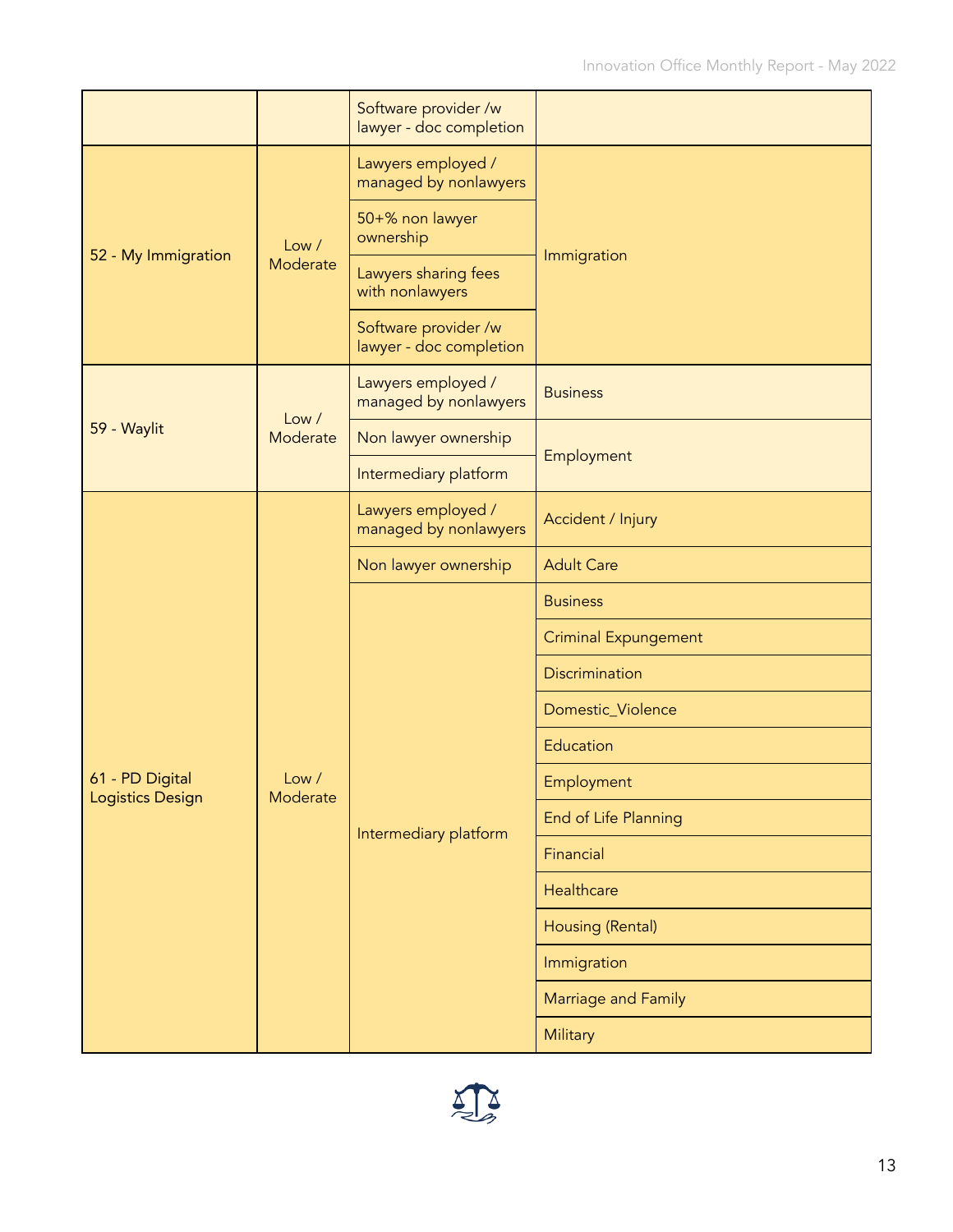|             |          |                                             | Native American and Tribal Law   |  |
|-------------|----------|---------------------------------------------|----------------------------------|--|
|             |          |                                             | <b>Public Benefits</b>           |  |
|             |          |                                             | <b>Real Estate</b>               |  |
|             |          |                                             | <b>Traffic Citation</b>          |  |
|             |          |                                             | Accident / Injury                |  |
|             |          |                                             | <b>Adult Care</b>                |  |
|             |          | Lawyers employed /<br>managed by nonlawyers | <b>Business</b>                  |  |
|             |          |                                             | <b>Criminal Expungement</b>      |  |
|             |          |                                             | Criminal (Other)                 |  |
|             |          |                                             | Discrimination                   |  |
|             |          |                                             | <b>Domestic Violence</b>         |  |
|             |          | 50+% non lawyer<br>ownership                | Education                        |  |
| 02 - 1Law   | Moderate |                                             | Employment                       |  |
|             |          |                                             | End of Life Planning             |  |
|             |          | Software provider w/<br>lawyer involvement  | <b>Consumer Financial Issues</b> |  |
|             |          |                                             | Healthcare                       |  |
|             |          |                                             | Housing (Rental)                 |  |
|             |          |                                             | Immigration                      |  |
|             |          | Non-lawyer provider w/                      | Marriage and Family              |  |
|             |          |                                             | <b>Public Benefits</b>           |  |
|             |          | lawyer involvement                          | <b>Real Estate</b>               |  |
|             |          |                                             | <b>Traffic Citations</b>         |  |
| 03 - Law HQ | Moderate | Lawyers employed /<br>managed by nonlawyers | Accident / Injury                |  |
|             |          | 50+% non lawyer<br>ownership                | <b>Business</b>                  |  |
|             |          |                                             |                                  |  |

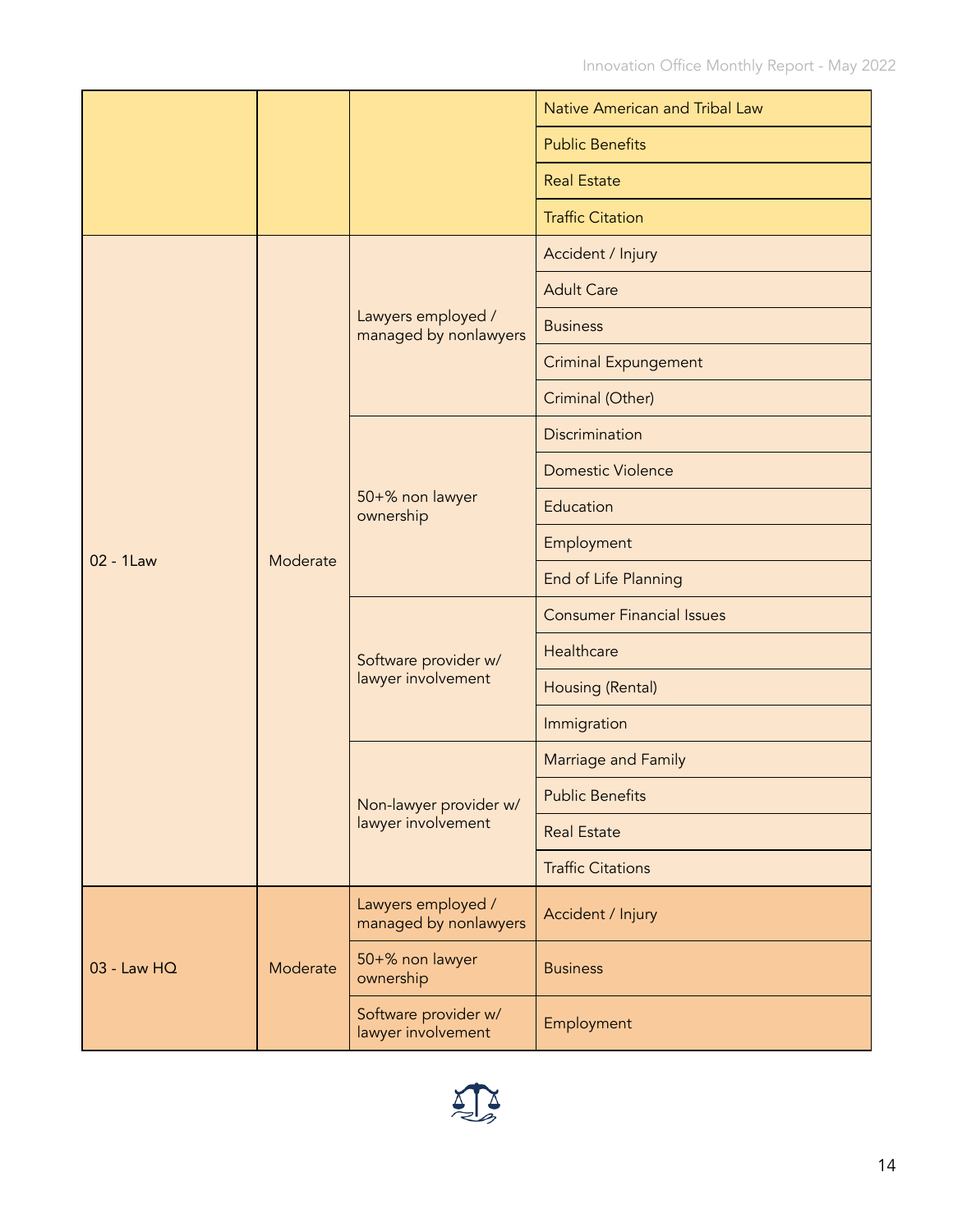|                     |          | Lawyers employed /<br>managed by nonlawyers     | Accident Injury                    |
|---------------------|----------|-------------------------------------------------|------------------------------------|
|                     |          | 50+% non lawyer<br>ownership                    | <b>Business</b>                    |
| 12 - Nuttall Brown  | Moderate | Software provider w/<br>lawyer involvement      | Discrimination                     |
|                     |          | Non-lawyer provider w/                          | Employment                         |
|                     |          | lawyer involvement                              | Marriage and Family                |
|                     |          | Lawyers employed /<br>managed by nonlawyers     | <b>Business</b>                    |
|                     |          | 50+% non lawyer<br>ownership                    | End of Life Planning               |
|                     |          | Fee Sharing                                     | <b>Consumer Financial Planning</b> |
| 13 - Estate Guru    | Moderate | Software provider /w<br>lawyer - doc completion | Healthcare                         |
|                     |          | Software provider w/<br>lawyer involvement      |                                    |
|                     |          | Non-lawyer provider w/<br>lawyer involvement    | <b>Real Estate</b>                 |
| 27 - Sudbury        | Moderate | Software provider w/                            | <b>Criminal Expungement</b>        |
| Consulting          |          | lawyer involvement                              | Employment                         |
|                     |          |                                                 | Accident / Injury                  |
|                     |          |                                                 | <b>Adult Care</b>                  |
|                     |          | 50+% non lawyer<br>ownership                    | <b>Business</b>                    |
|                     |          |                                                 | Discrimination                     |
| 28 - Pearson Butler |          |                                                 | Education                          |
|                     | Moderate | Fee Sharing                                     | Employment                         |
|                     |          |                                                 | End of Life Planning               |
|                     |          |                                                 | <b>Consumer Financial Issues</b>   |
|                     |          |                                                 |                                    |
|                     |          |                                                 | Housing (Rental)                   |

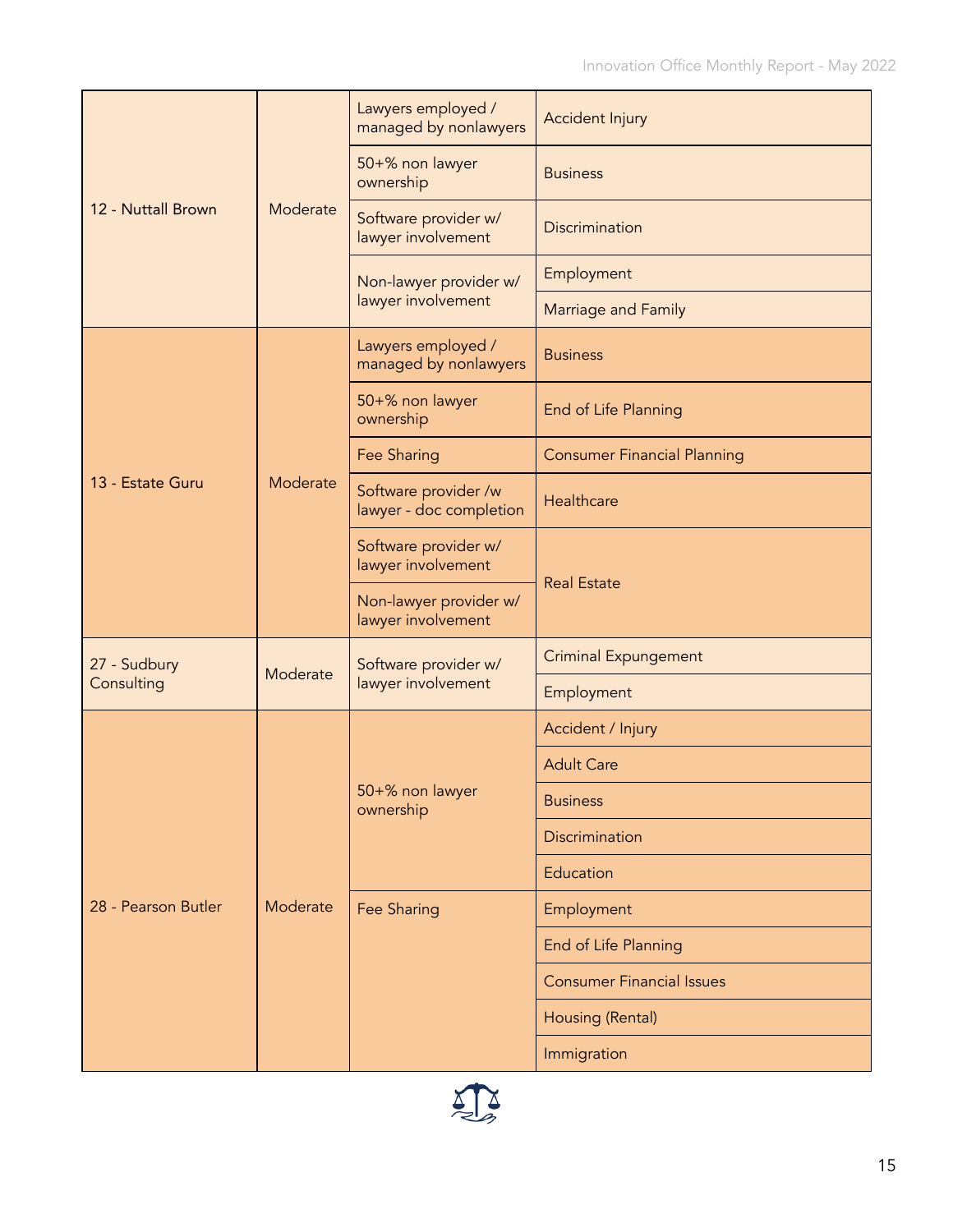|                                      |          |                                              | Marriage and Family              |
|--------------------------------------|----------|----------------------------------------------|----------------------------------|
|                                      |          |                                              | Military                         |
|                                      |          | Non-lawyer provider w/<br>lawyer involvement | Native American / Tribal         |
|                                      |          |                                              | <b>Public Benefits</b>           |
|                                      |          |                                              | <b>Real Estate</b>               |
| 30 - Law on Call                     | Moderate | Lawyers employed /                           | <b>Business</b>                  |
|                                      |          | managed by nonlawyers                        | End of Life Planning             |
|                                      |          | 50+% non lawyer                              | <b>Consumer Financial Issues</b> |
|                                      |          | ownership                                    | Housing (Rental)                 |
|                                      |          | Non-lawyer provider w/<br>lawyer involvement | <b>Real Estate</b>               |
|                                      | Moderate | Lawyers employed /<br>managed by nonlawyers  | Accident / Injury                |
|                                      |          |                                              | <b>Business</b>                  |
|                                      |          |                                              | <b>Criminal Expungement</b>      |
|                                      |          | 50+% non lawyer<br>ownership                 | <b>Domestic Violence</b>         |
|                                      |          |                                              | Employment                       |
|                                      |          |                                              | End of Life Planning             |
| 31 - DSD Solutions                   |          | Software provider w/<br>lawyer involvement   | Housing (Rental)                 |
|                                      |          |                                              | Immigration                      |
|                                      |          |                                              | Marriage and Family              |
|                                      |          | Non-lawyer provider w/<br>lawyer involvement | <b>Public Benefits</b>           |
|                                      |          |                                              | <b>Real Estate</b>               |
|                                      |          |                                              | <b>Traffic Citations</b>         |
| 36 - Timp. Cert.<br><b>Advocates</b> | Moderate | Nonlawyer provider                           | <b>Domestic Violence</b>         |
|                                      |          | w/out lawyer<br>involvement                  | Marriage and Family              |
| 40 - Utah Legal<br>Advocates         | Moderate | Nonlawyer provider w/<br>Lawyer Involvement  | <b>Domestic Violence</b>         |
|                                      |          | Fee Sharing                                  | Marriage and Family              |

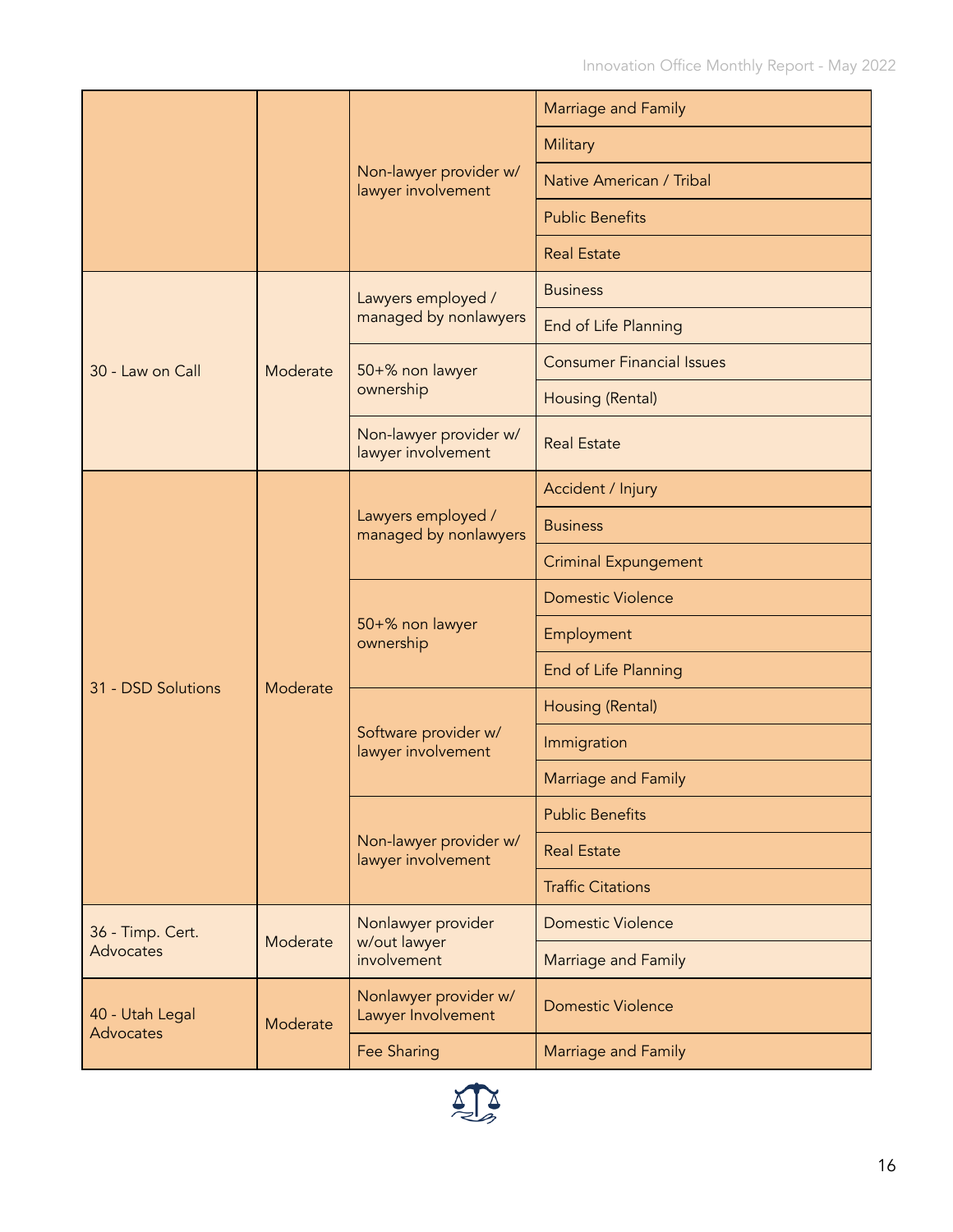| 42 - Jordanelle Blocks               | Moderate | Lawyers employed /<br>managed by nonlawyers     |                         |  |
|--------------------------------------|----------|-------------------------------------------------|-------------------------|--|
|                                      |          | 50+% non lawyer<br>ownership                    | <b>Business</b>         |  |
|                                      |          | Fee Sharing                                     | Housing - Rental        |  |
|                                      |          | Software provider /w<br>lawyer - doc completion |                         |  |
|                                      |          | Software provider w/<br>lawyer involvement      | <b>Real Estate</b>      |  |
|                                      |          | Non-lawyer provider w/<br>lawyer involvement    |                         |  |
| $43 - 1$ awGeex                      | Moderate | Lawyers employed /<br>managed by nonlawyers     | <b>Business</b>         |  |
|                                      |          | 50+% non lawyer<br>ownership                    | Healthcare              |  |
|                                      |          | Software provider w/<br>lawyer involvement      |                         |  |
| 45 - Holy Cross<br><b>Ministries</b> | Moderate |                                                 | <b>Financial Issues</b> |  |
|                                      |          | Non-lawyer provider w/<br>lawyer involvement    | Immigration             |  |
|                                      |          |                                                 | <b>Health Care</b>      |  |
|                                      |          |                                                 | <b>Public Benefits</b>  |  |
| 47 - AAA Fair Credit                 | High     | Non-lawyer provider                             | <b>Financial Issues</b> |  |
|                                      |          | w/out lawyer<br>involvement                     | Healthcare              |  |
|                                      |          |                                                 | <b>Public Benefits</b>  |  |

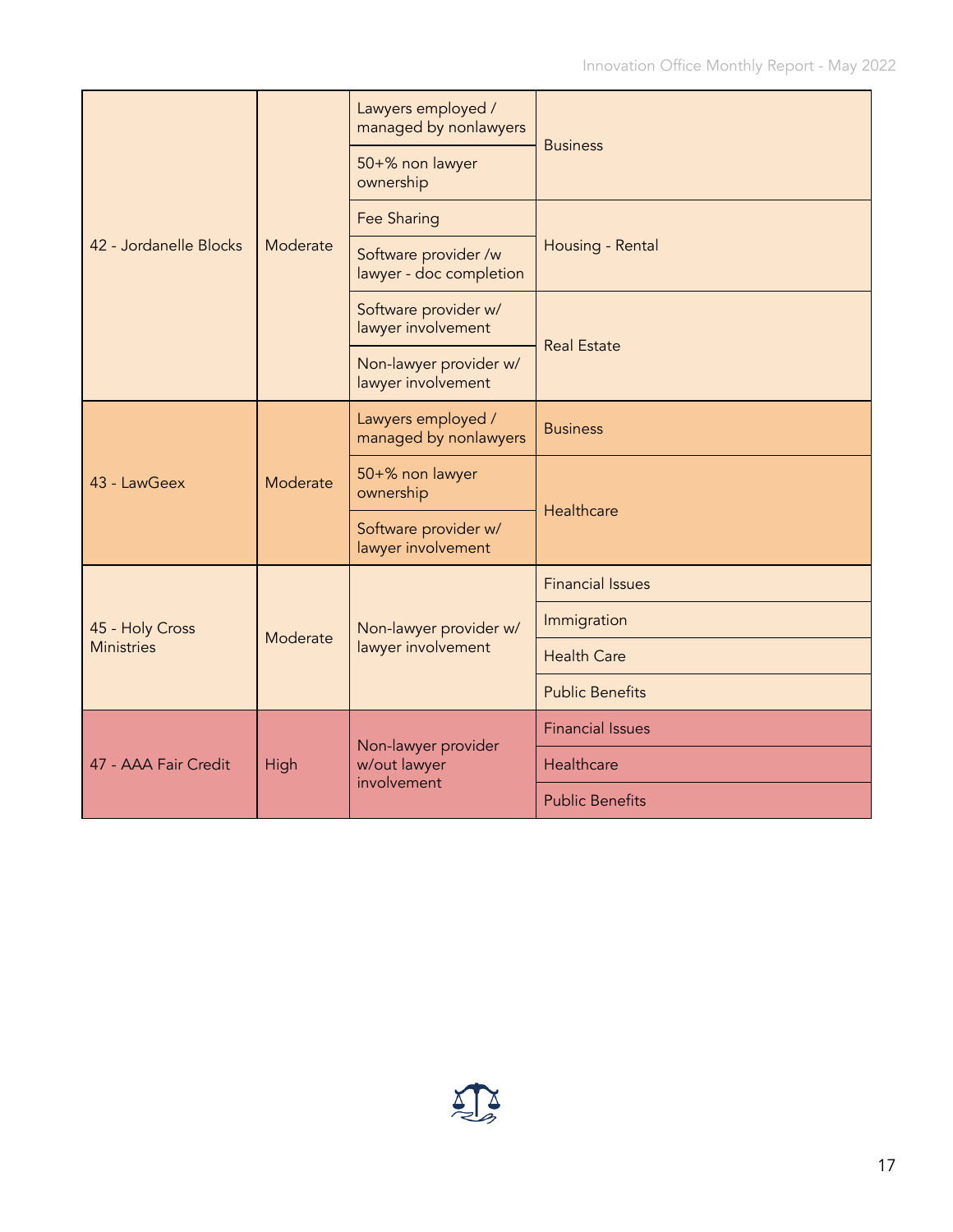# TABLE 2: AUTHORIZED ENTITIES REPORTING STATUSES

<span id="page-19-0"></span>

| <b>Entity Name</b>                  | <b>Risk Category</b> | Launch Date                             | First Report Due                           | Frequency |
|-------------------------------------|----------------------|-----------------------------------------|--------------------------------------------|-----------|
| <b>Blue Bee Bankruptcy</b>          | Low                  | Oct. 1, 2020                            | Jan. 5, 2021                               | Quarterly |
| <b>AGS Law</b>                      | Low                  | Oct. 1, 2020                            | Jan. 5, 2021                               | Quarterly |
| <b>Firmly LLC</b>                   | Low                  | Jul. 1, 2021                            | Oct. 5, 2021                               | Quarterly |
| Savvi Technologies, Inc.            | Low                  | Jun. 15, 2022                           | Sept. 5, 2022                              | Quarterly |
| <b>Hello Divorce</b>                | Low                  | Jul. 1, 2022                            | Oct. 5, 2022                               | Quarterly |
| Rocky Mountain Justice              | Low                  | <b>TBD</b>                              | <b>TBD</b>                                 | Quarterly |
| <b>Believe First</b>                | Low                  | <b>TBD</b>                              | <b>TBD</b>                                 | Quarterly |
| <b>Trajan Estate</b>                | Low                  | <b>TBD</b>                              | <b>TBD</b>                                 | Quarterly |
| <b>Credit Cop</b>                   | Low                  | <b>TBD</b>                              | <b>TBD</b>                                 | Quarterly |
| <b>Boundless Immigration</b>        | Low                  | <b>TBD</b>                              | <b>TBD</b>                                 | Quarterly |
| Herbert-Greenwald                   | Low                  | <b>TBD</b>                              | <b>TBD</b>                                 | Quarterly |
| <b>Immigration Office Solutions</b> | Low                  | <b>TBD</b>                              | <b>TBD</b>                                 | Quarterly |
| <b>Blue Ridge Law Group</b>         | Low                  | <b>TBD</b>                              | <b>TBD</b>                                 | Quarterly |
| Rocket Lawyer                       | Low-Moderate         | Oct. 1, 2020                            | Nov. 5, 2020                               | Monthly   |
| R & R Legal Services, PLLC          | Low-Moderate         | Jan. 1, 2021                            | Feb. 5, 2021                               | Monthly   |
| <b>FOCL Law</b>                     | Low-Moderate         | Jan. 1, 2021<br>(relaunch TBD)          | Feb. 5, 2021                               | Monthly   |
| LawPal                              | Low-Moderate         | Feb. 1, 2021<br>Jun. 1, 2022 (relaunch) | Mar. 5, 2021<br>Jul. 5, 2022<br>(relaunch) | Monthly   |
| Davis and Sanchez                   | Low-Moderate         | Jul. 1, 2021                            | Aug. 5, 2021                               | Monthly   |
| Legal Claims Benefits (Trajector)   | Low-Moderate         | Aug. 15, 2021                           | Sept. 5, 2021                              | Monthly   |
| My Immigration                      | Low-Moderate         | Mar. 1, 2022                            | Apr. 5, 2022                               | Monthly   |
| <b>Xira Connect</b>                 | Low- Moderate        | Jun. 1, 2022                            | Jul. 5, 2022                               | Monthly   |
| <b>GovAssist Legal</b>              | Low-Moderate         | Feb. 1, 2022                            | Mar. 5, 2022                               | Monthly   |
| Off the Record                      | Low-Moderate         | TBD                                     | <b>TBD</b>                                 | Monthly   |
| <b>Legal Atoms</b>                  | Low-Moderate         | <b>TBD</b>                              | <b>TBD</b>                                 | Monthly   |
| Mountain West Legal Protective      | Low-Moderate         | <b>TBD</b>                              | TBD                                        | Monthly   |
| Waylit                              | Low-Moderate         | <b>TBD</b>                              | <b>TBD</b>                                 | Monthly   |
| PD Digital Logistics Design         | Low-Moderate         | TBD                                     | TBD                                        | Monthly   |

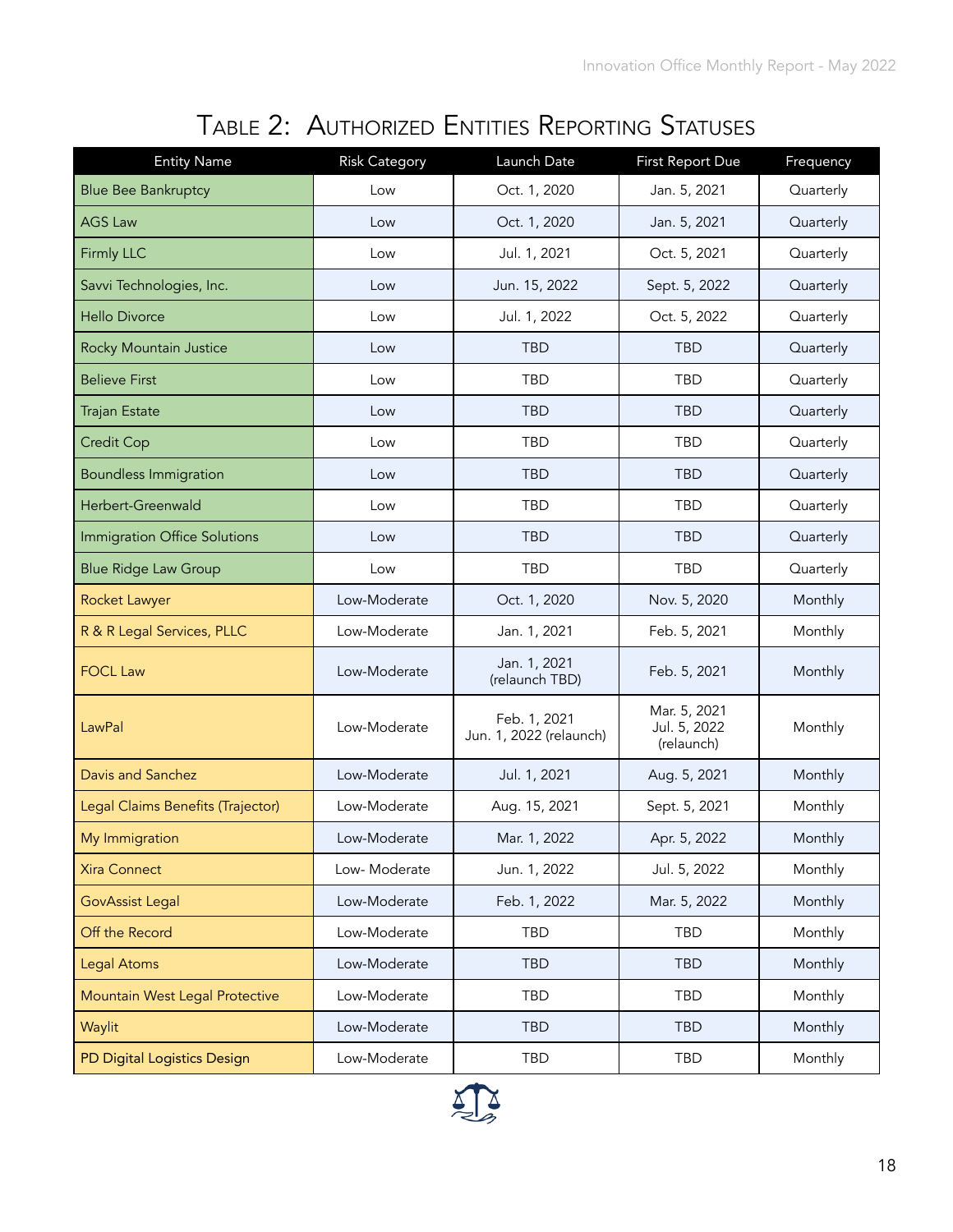| 1 Law                                 | Moderate | Oct. 1, 2020                                    | Nov. 5, 2020                                      | Monthly |
|---------------------------------------|----------|-------------------------------------------------|---------------------------------------------------|---------|
| <b>Estate Guru</b>                    | Moderate | Dec. 1, 2020                                    | Jan. 5, 2021                                      | Monthly |
| Law on Call                           | Moderate | Apr. 1, 2021                                    | May 5, 2021                                       | Monthly |
| Pearson Butler                        | Moderate | Apr. 1, 2021<br>Jun.1 2022 (moderate<br>launch) | May 5, 2021<br>July. 5, 2022<br>(moderate launch) | Monthly |
| Timp Cert. Legal Advocates            | Moderate | Jun. 1, 2021                                    | Jul. 5, 2021                                      | Monthly |
| Law Geex                              | Moderate | Nov. 1, 2021                                    | Dec. 5, 2021                                      | Monthly |
| <b>Nuttal Brown</b>                   | Moderate | Dec. 1, 2021                                    | Jan. 5, 2022                                      | Monthly |
| LawHQ                                 | Moderate | Mar. 1, 2022                                    | Apr. 5, 2022                                      | Monthly |
| <b>Utah Legal Advocates</b>           | Moderate | Mar. 1. 2022                                    | Apr. 5, 2022                                      | Monthly |
| <b>DSD Solutions</b>                  | Moderate | Jun. 1, 2022                                    | Jul. 5, 2022                                      | Monthly |
| Sudbury Consulting / Code for America | Moderate | <b>TBD</b>                                      | <b>TBD</b>                                        | Monthly |
| Jordanelle Blocks                     | Moderate | <b>TBD</b>                                      | <b>TBD</b>                                        | Monthly |
| <b>Holy Cross Ministries</b>          | Moderate | <b>TBD</b>                                      | <b>TBD</b>                                        | Monthly |
| <b>AAA Fair Credit</b>                | High     | <b>TBD</b>                                      | <b>TBD</b>                                        | Monthly |